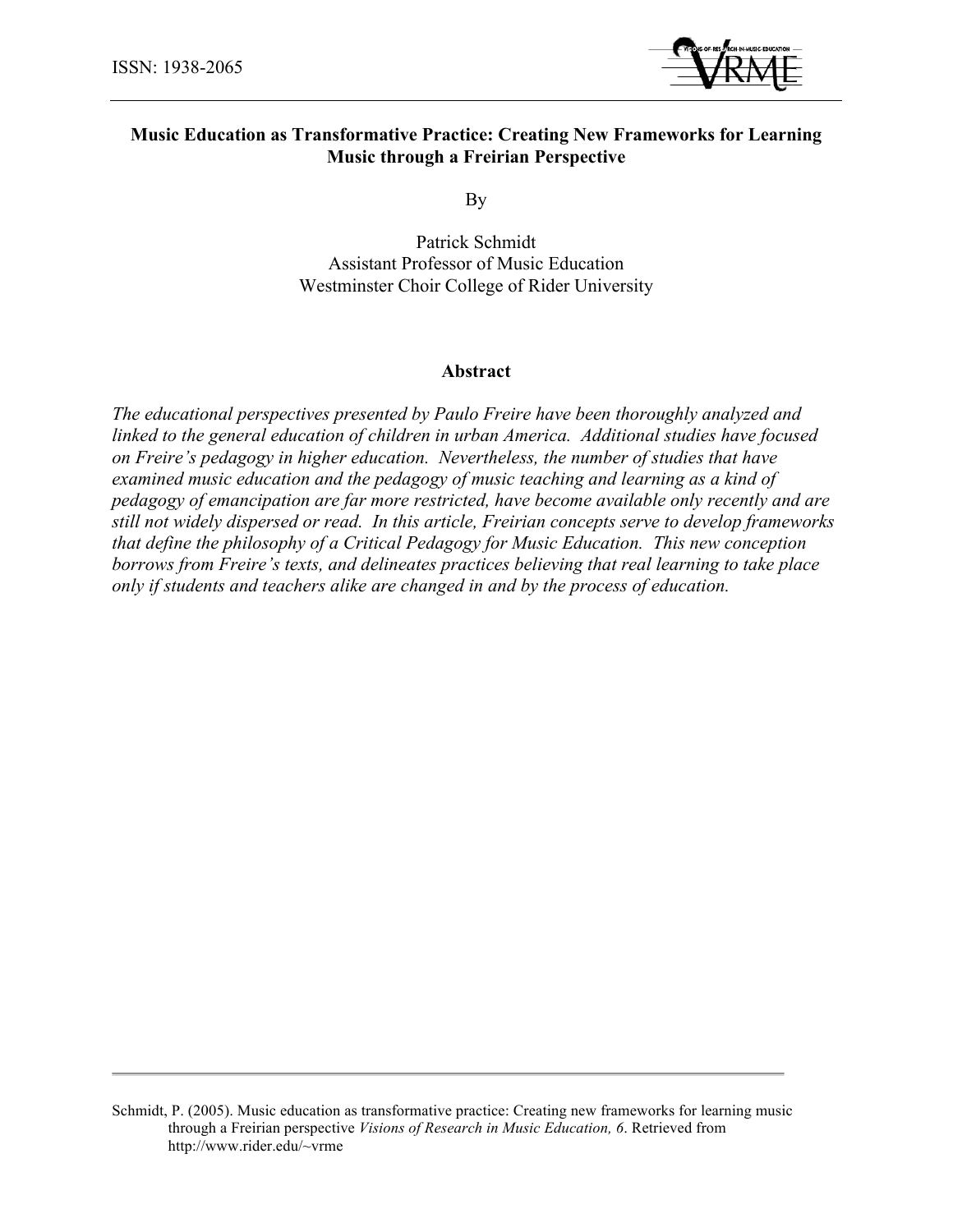## **Introduction**

The educational perspectives presented by Paulo Freire in his book *Pedagogy of the Oppressed* (1970), have been thoroughly analyzed and linked to the general education of children in urban America (Giroux, 1997; McLaren, 1994; Shor, 1992; McClafferty, K., Torres, C. A., & Mitchell, T., 2000; Apple, 1982). Additional studies have focused on Freire's pedagogy in higher education (Freire, 1994; Macedo, 1994; London, 1976). Nevertheless, the number of studies that have examined music education and the pedagogy of music teaching and learning as a kind of pedagogy of emancipation are far more restricted, have become available only recently and are still not widely dispersed or read (Abrahams 2004, 2005, 2005b; Abrahams, Jenkins, Schmidt, 2002; Allsup, 2004, Regelski, 1998, 2004; Lamb, 1996).

In this article, the concepts developed by Freire serve to develop frameworks that define the philosophy of a Critical Pedagogy for Music Education. This new conception borrows from Freire's texts, and delineates practices believing that real learning to take place only if students and teachers alike are changed in and by the process of education.

Freire (1998) states,

A way of thinking that goes beyond the ingenuous must be produced by the learners in communion with the teacher responsible for their education. At the same time, it is necessary to insist that the matrix of both ingenuous and critical thinking be the same curiosity that characterizes all human vitality. The practice of critical teaching, implicit in a correct way of thinking, involves a dynamic and dialectical movement between "doing" and "reflecting on doing." (p. 68)

This dialectical movement is also the internal force in this article which proposes an analysis at macro and micro levels. It also considers philosophical, social and ideological aspects, as well as their ramifications for teaching practice, and for teacher/student and student/student relationships.

Educators routinely make curricular decisions such what to teach, why to teach and how to teach in their music classrooms. My preoccupation and hope is that through conscientization,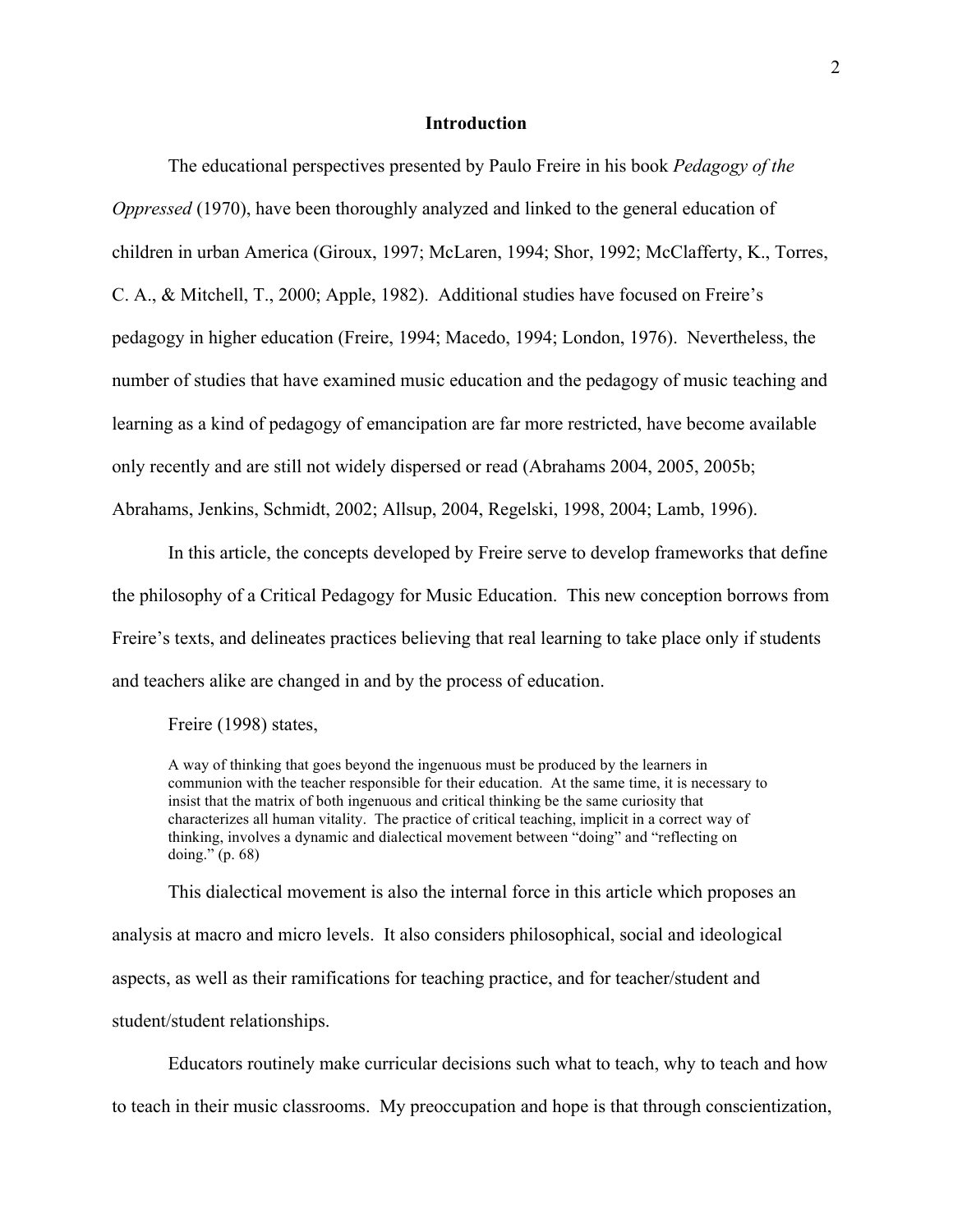"the process of becoming critically conscious of the socio- historical world in which one intervenes or pretends to intervene politically," (Macedo, p. xi) teachers may effect change that will transform the possibilities for music education in our schools. The transformation of both teachers and students needs to occur in order for real learning to take place. I propose that such knowledge, discovered through dialogue and experienced in and with the world, becomes an impacting and changing force. Additionally, such knowledge can generate experiences that are lasting and engaging to students who often see a great schism between *their* music and *school*  music. Allsup (2004), quoting Bruner, makes an interesting point that corroborates such perception, positing that when we "educationalize" music, "we place limits on what is musically possible," furthering the division above mentioned (p. 208). While agreeing completely with this position, I would propose that such issues need to be examined not only at this micro level, but also from a larger one; thus, leading music teachers and students to understand such constructs, and also to partake in action toward the creation of serious and engaged alternatives.

Freire (1985) submits, with a large choir behind him (Bowles & Gintis, 1974 ; Bourdieu, 1986, 1987; Wilson, 1999; Erikson, 1996), that schools have become places for social reproduction, prompting the necessary skills and social relations for the functioning of a socioeconomic status quo. Schools no longer provide (if they ever did) the tools for critical thinking and transformative action. In this sense, schooling relates to what Attali (1985) calls a "commodified society," serving as a conduit for economic and social reproduction. Music education in its curricular and philosophical conception, with few exceptions, adheres to similar practices, continuing to foster a positivistic understanding of knowledge and its transmission.

The linear and elitist face of the music curriculum continues to impart westernized concepts and ideologies. It is based on the respect for expert knowledge and the obliteration of cultural and social constructs. Music education works, accordingly to Freire's criticism, to foster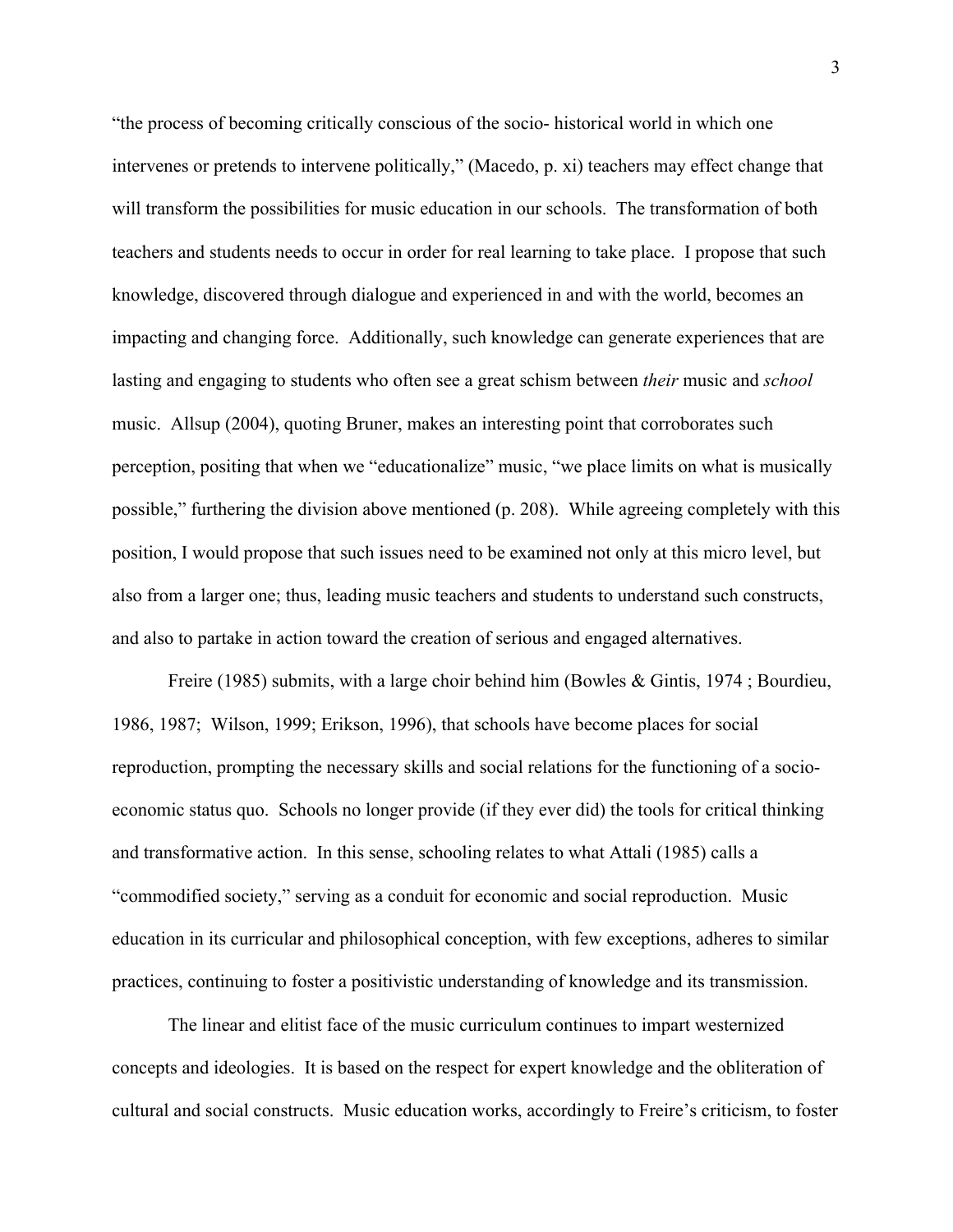the reproduction of dominant ideals, while alienating dialogue and critical inquiry.

Since its beginnings, research and practice, theory and action have been dissociated in music education. This situation has not in recent years (Yarbrough, 1996), although the more recent increase in interest and respect for qualitative methods is promising (Colwell & Richardson, 2002). Music students appear to be well indoctrinated by social-cultural norms and comply with dominant discourses that permeate (or should I say, are welcomed) music classes. Authoritarian pedagogical models and objectives, coupled with expert knowledge are more than tolerated. In fact, they are expected.

Music education, because of its particular dynamic, has the potential to reach as a transforming power to different realities; however, in order to do so it must go beyond considerations of musical syntax, aesthetics, and performance. It needs to relate to the realities of individuals and communities in which it engages. It must not only establish its value in cognitive and emotional connections alone, but also search for social and thus, personal, transformation.

To confront the unyielding need for more techniques, facts and methodologies, music education professionals must invite the inspection of music as ideology (Lamb, 1996). We must engage music educators in and expect our students to "reflect on the meanings of their experiences with music in relation to a socio-political world" expecting "their participation and contribution to their own learning" (p. 128). Freire (1986) suggests that education is more rewarding when it stimulates the development of "this radical, human need for expression." Such a need for *expression*, has for too long in our field been connected to the ineffable, the emotional. Education can only be effective if learning is associated with creative acts that see expression not only as connecting to the emotional but most importantly as a critical understanding of the relationship between word and world. This is what I propose in the following pages.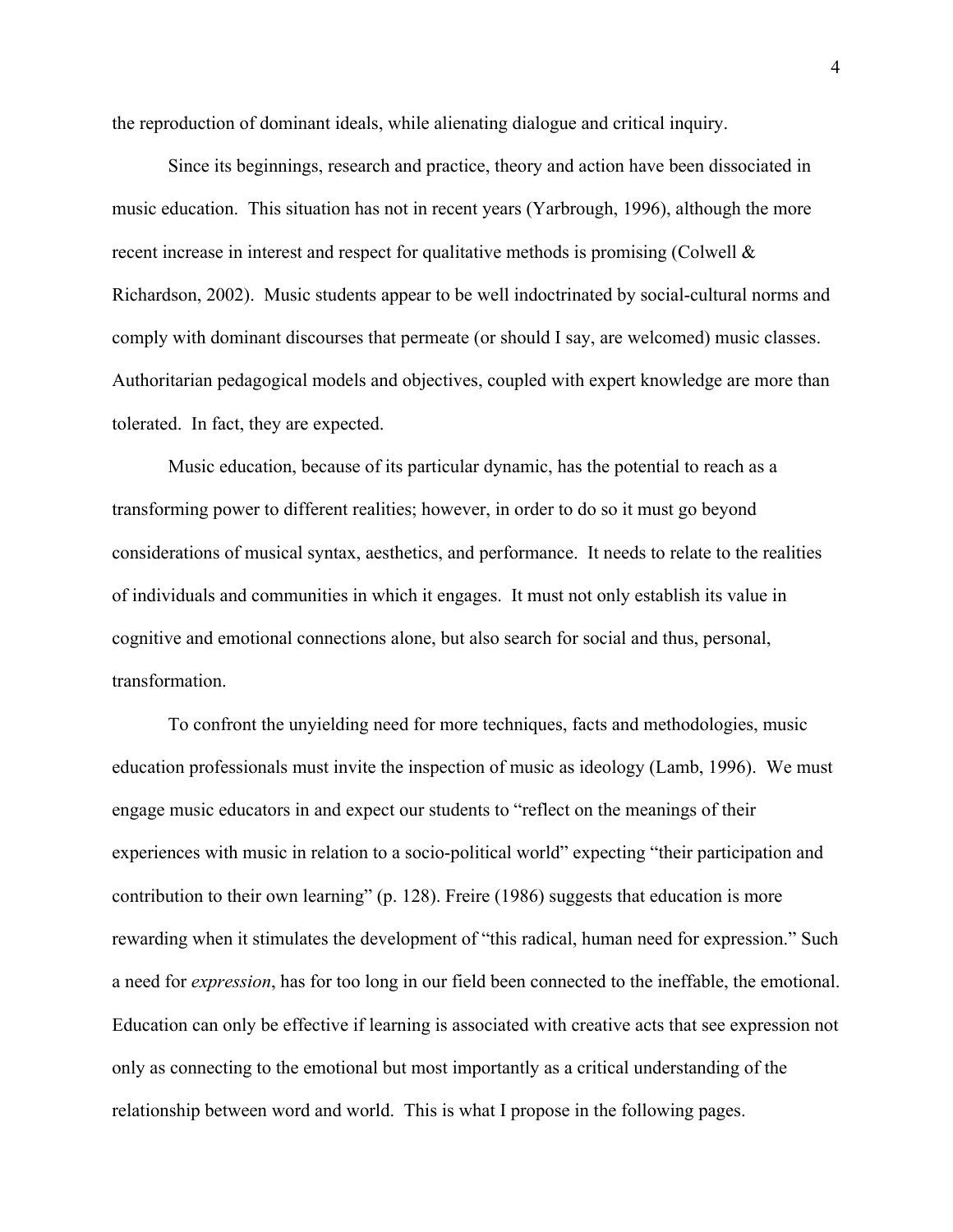#### **Music Education in Context: A Freirian Analysis**

The positivist tradition has provided the norm for the thought of mainstreamed music education practice, and also for the majority of its research. Notwithstanding the importance of that research, the inquiries that are most pertinent and urgent for today are the ones connected to social and personal constructs. The concept of music education that sensitizes students to beauty, formally analyzing art-music, and developing aesthetic sensibilities, continues to be free from contradictions or challenges. Students do not question whose perceptions are being imparted as their own. This is not surprising however, for music teachers continue to view themselves largely as technicians (Carr & Kemmis, 1986), trusting in the research and opinions of the experts in the field, and shying away from developing their own inquiries, inside their own classrooms.

Besides the indisputable contributions the tradition of aesthetic education has made to music education philosophy and practice, it has served as an effective tool towards the alienation and loss of meaning in the practices of school music. In music education, aesthetic education has had as its basis not only the acceptance, but also the clear and open proselytism of such dominant culture. The complete disregard for social and individual realities was again mainstreamed in the field in favor of the development of individuals that were to be sensitized to what is "truly" beautiful and elating. Bourdieu maintains that art for art's sake is a bourgeois concept, and according to him a comparison of working-class values to those of the bourgeoisie reveals a "shift in emphasis from substance and function to form and manner" (Morton, 1994. p. 82).

Music Education practice has been based on routine activities that do not foster communication. Instead, such practices promote the acceptance of preconceived notions, where the creation of value is based not on personal or communal parameters, evaluation and critique, creation and transformation, but upon syntactic intricacy and technical excellence alone. This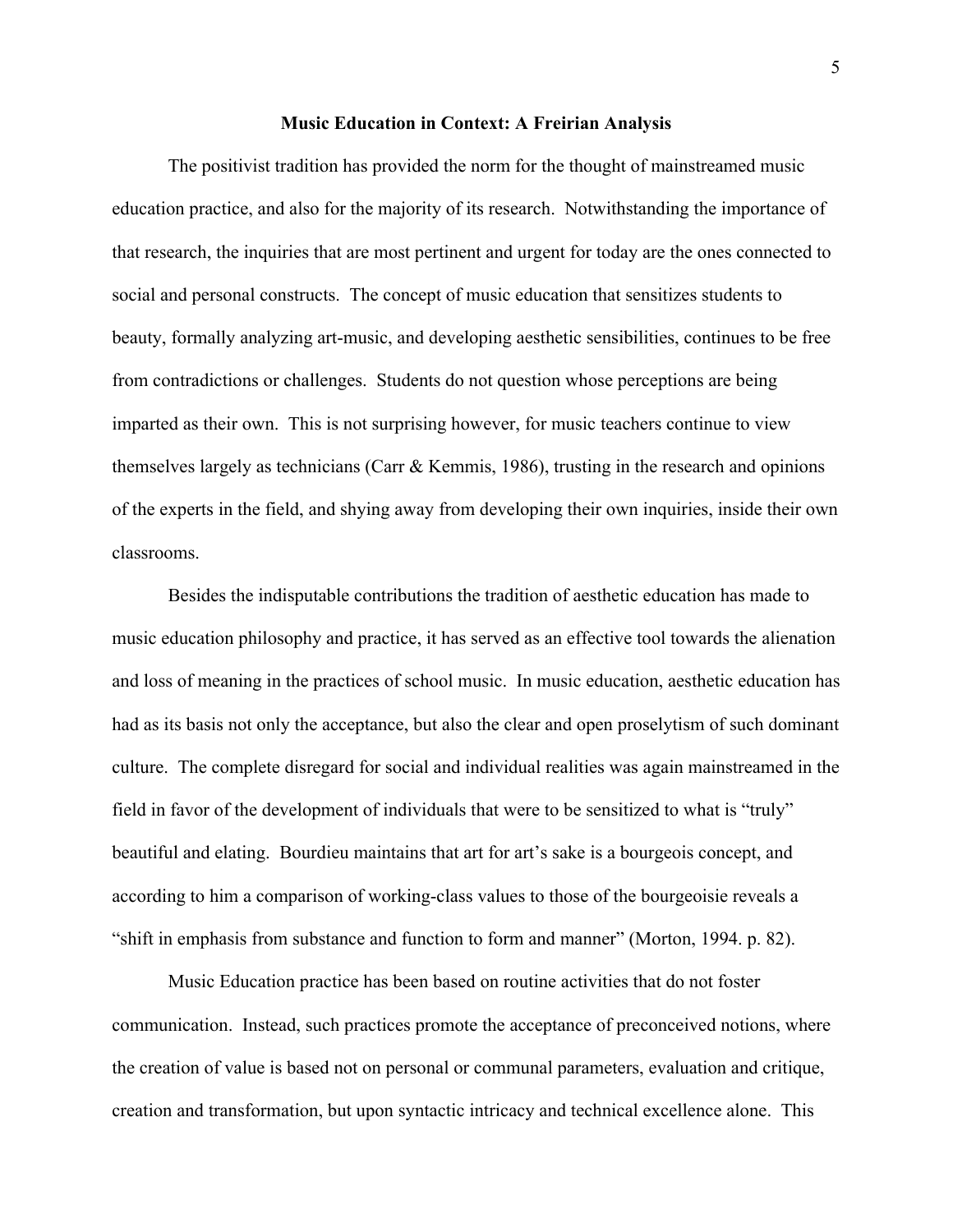creates a structure that, borrowing from Giddens (1984), helps to reproduce rules and communication that are void of self. In such a context any new action, i.e., any new musical action, instead of using knowledge to engage in new creation and transformation, recreates old practices that constrain those same actions and preclude creation. Music education that adheres to traditional (dominant) discourses and its evasion from historical, political, and contextual constructs shortchanges students and disconnects them from the potential power music has to unite its "word" to the "world" of the students.

Freire proposes that power may be viewed in a dialectical way – as positive and as negative, with its mode of operation being always more than repressive. When working repressively, power has an effect on the psyche, understanding, on learning in a broader sense, on how the body learns tacitly, and on how habits translate into sedimentary history. Knowledge in this sense impedes the development of subjectivities and of different ways of experiencing the world.

The reproductive nature of such power can further lead to the refusal of emancipating forms of knowledge by those who could benefit most from them. Our music community often corroborates Freire's description of the refusal to learn or to know in the face of knowledge that may challenge the nature of domination itself. For Freire (1986), culture was the representation of lived experiences and of practices forged within unequal and dialectical relations that different groups established within a given society at a particular point in history. The connections presented in the relationship between "word to world," leads to what Freire calls "conscientization." In other words, the process of becoming conscious of one's knowledge, by engaging in learning that connects concepts to the learners' own realities, leads students to the point where they "know that they know."

Music education, centered upon conscientization becomes powerful. It goes against the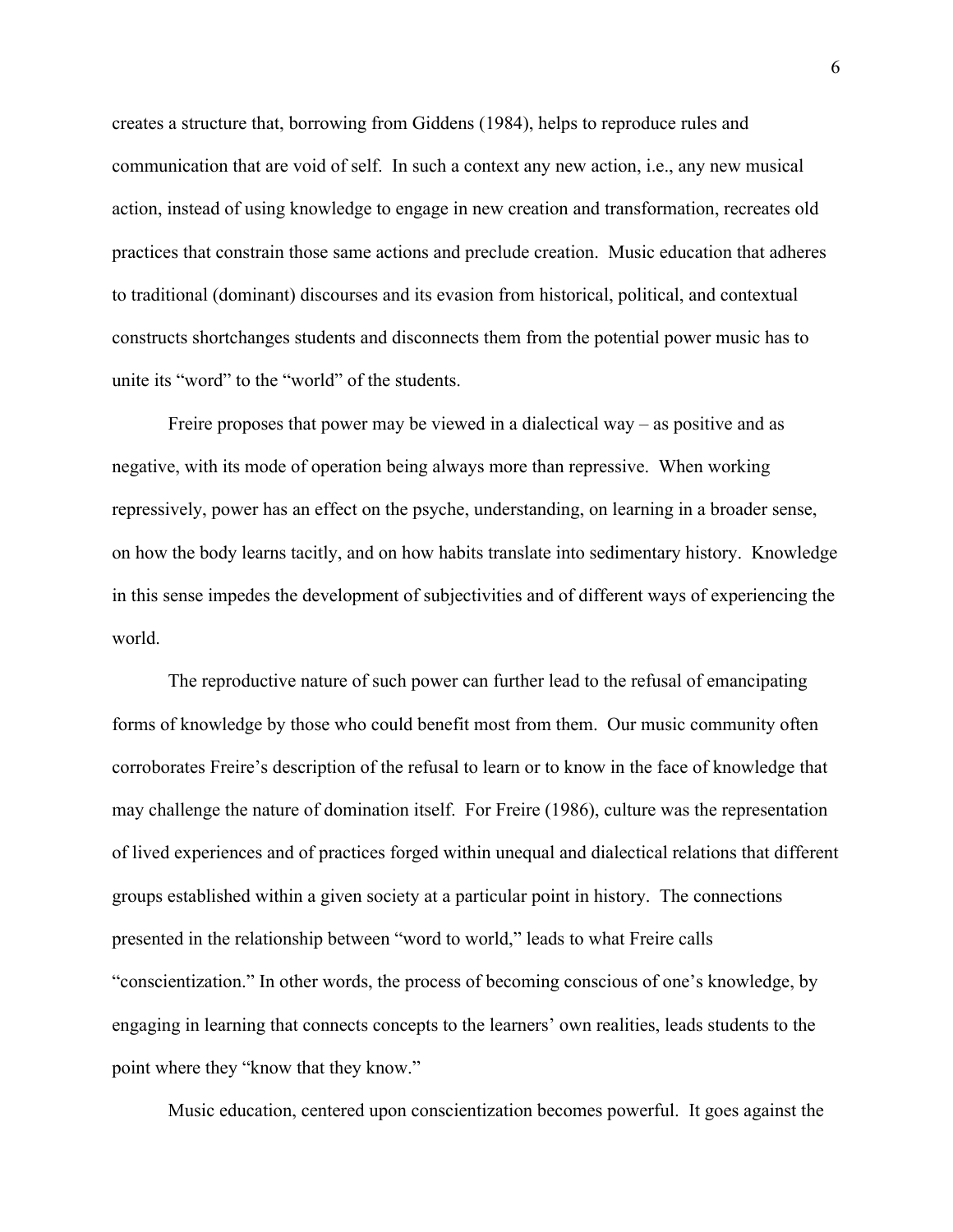sedimentation of old practices and a refusal, on the part of music educators, to change. Individual power becomes and derives from a personal connection to one's cultural traditions and social relationships. Conscientization, and the power it generates, can be the impulse for musical knowledge imparted and developed in the classroom. Further, it allows students and their teachers to become the counterparts of an endeavor that connects their old worlds to new ones.

## **Critical Pedagogy for Music Education**

Critical pedagogies and critical theories appear as important solutions and paradigms to the envisioning of a new reality in music education (Abrahams 2004, 2005a, 2005b; Abrahams & Head, 2005; Abrahams, Jenkins & Schmidt, 2002; Allsup, 2004, Regelski, 1998, 2004; Lamb, 1996). They foster praxial interest and significance as they are supported by serious philosophical thinking and research based on qualitative, symbolic and phenomenological concepts.

The nature of teaching and teacher education is intrinsically related to dialogue and questioning. In such a view, not only problem solving, but most importantly problem posing becomes a higher priority. Counter to objective knowledge, Critical Pedagogy for Music Education is a perspective where students create new and personal challenges, and view music as something to be constantly questioned, changed and transformed.

The disparity between the necessity for critical awareness and the reality inside classrooms also has political and social outcomes. Lamb (1996) relates her experience in music education describing a disjuncture/discord between not only possibilities and reality, but also between "what is portrayed to the 'real' in music education and the actualities of music classrooms" (p.124). Here, the notion of two fronts seems to appear: First, the imperative for action toward real change and the transformation of realities. Second, the essential struggle that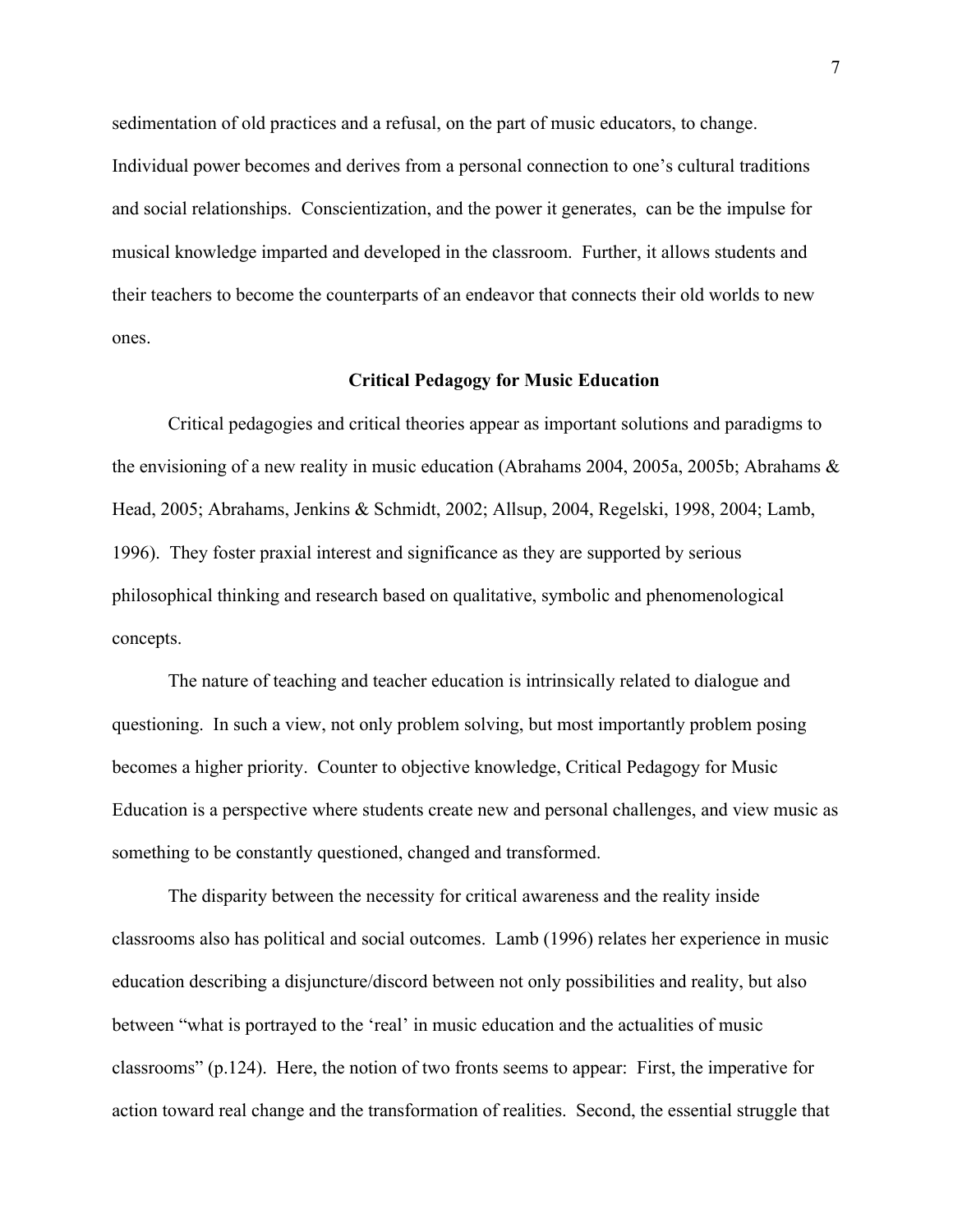fosters an awareness of the actuality of this reality. While music educators talk about the "creative process," the end product always remains as the bottom line.

For music educators to empower their students, and provide a transformative education, they must refuse the unwavering will to aspire to what we have grown accustomed to be. Nonalienating teaching requires conscientization and the rejection of who the dominant discourse tells us we are. Personal meaning, interpretation, self- social-cultural understanding and expression, as well as a wider knowledge of the world should come first in the conceptualization of music education. Music can enable students to be re-introduced to who they really are, no longer being strangers in their own environment or succumbing to self-alienation.

Thus far, music education practices and ideologies are in synchrony with a society that is increasingly characterized by the accumulation of objective knowledge and expertise. This continues to lead us towards further uncertainty. Music education which has as its subject the most subjective of all the arts, finds itself drawn to what Habermas (1982) calls the rationalization of the lifeworld, where we cannot just "know" something, but demand it to be rationally justified. The understanding of the lifeworld of others is an essential paradigm of music education. Instead of valuing the communicational, social, inter and intra-personal, linguistic and affective possibilities of its subject, music education has privileged expert knowledge over understanding. In addition, music education has extrinsic value over meaning and directive information over dialogue and interaction.

That means making such experiences in their public and private forms the object of debate and confirmation. Freire (1985) writes that good readers are looking for passages that relate to their own perceptions and preoccupations, and that learning needs to be about reinventing and re-creating rather retention and memorization. Music education needs to connect the experiences that students and their teachers bring to the classroom. Music classrooms can be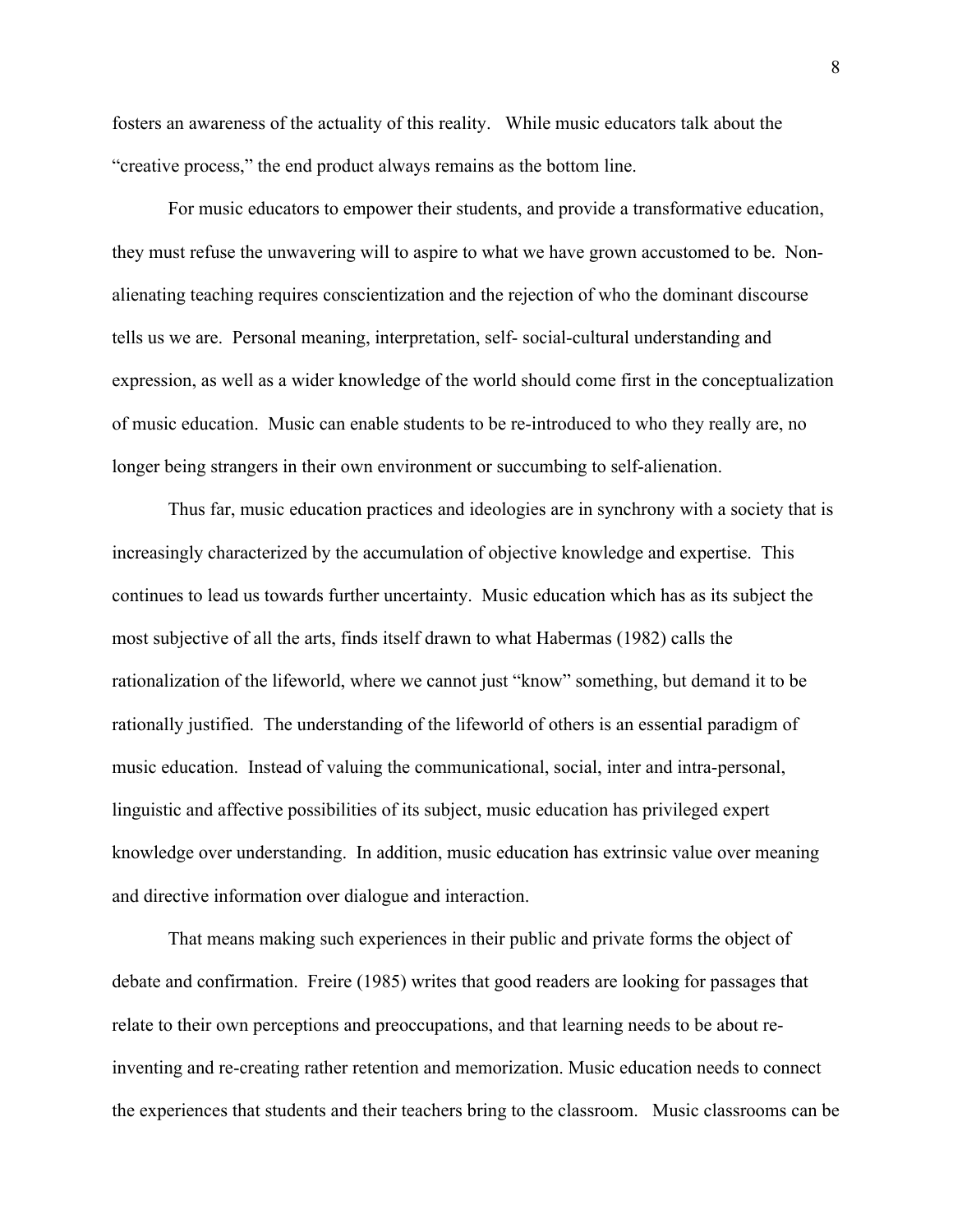the most opportune place for this to happen. Music education could impart knowledge through the eyes and voices of individuals that, themselves, constitute these cultural and social backgrounds rather than through harmonious consensus and careful representation of certain cultural and social elements, traditions and practices. "As a referent for change," writes Freire (1985), "education represents a form of action that emerges from a joining of the languages of critique and possibility" (p. 56). Problematizing what is presented to them and their own perceptions and self-concepts music can not only be transformed from noun to verb, but most importantly can become a verb of power (Schmidt, 2002).

### **Word & World: Transformative Action**

In his book, *Noise: The political economy of music*, Jacques Atalli (1985) suggests that music as an act that is imbued by meaning and is developed as an autonomous activity has had a significantly short history. He explains that music has been historically "submerged within a larger totality" and today, music is found everywhere. More importantly or disturbingly, music pervades society as an element that is both economic and social. In a society were economics are front and center, music becomes a commodity. In Atalli's words, "[music] now heralds a society of the sign, of the immaterial up for sale, of the social relation unified in money" (p. 4).

When they enter their classrooms, music teachers cannot forget the society we now face since the students know it well. Therefore, music should be more than an object of study or a discipline. Instead, music as a way to perceive and engage interactively with the world is the appropriate perception. Thus, through listening to and creating what is musical in the world students and their teachers come to understand what is extra-musical in it (socio-political, cultural reality). Transformation can take place for both students and their teachers when the new word, that is music, is created with and within the outside world.

New questions emerge when one embraces this conception of music education. What role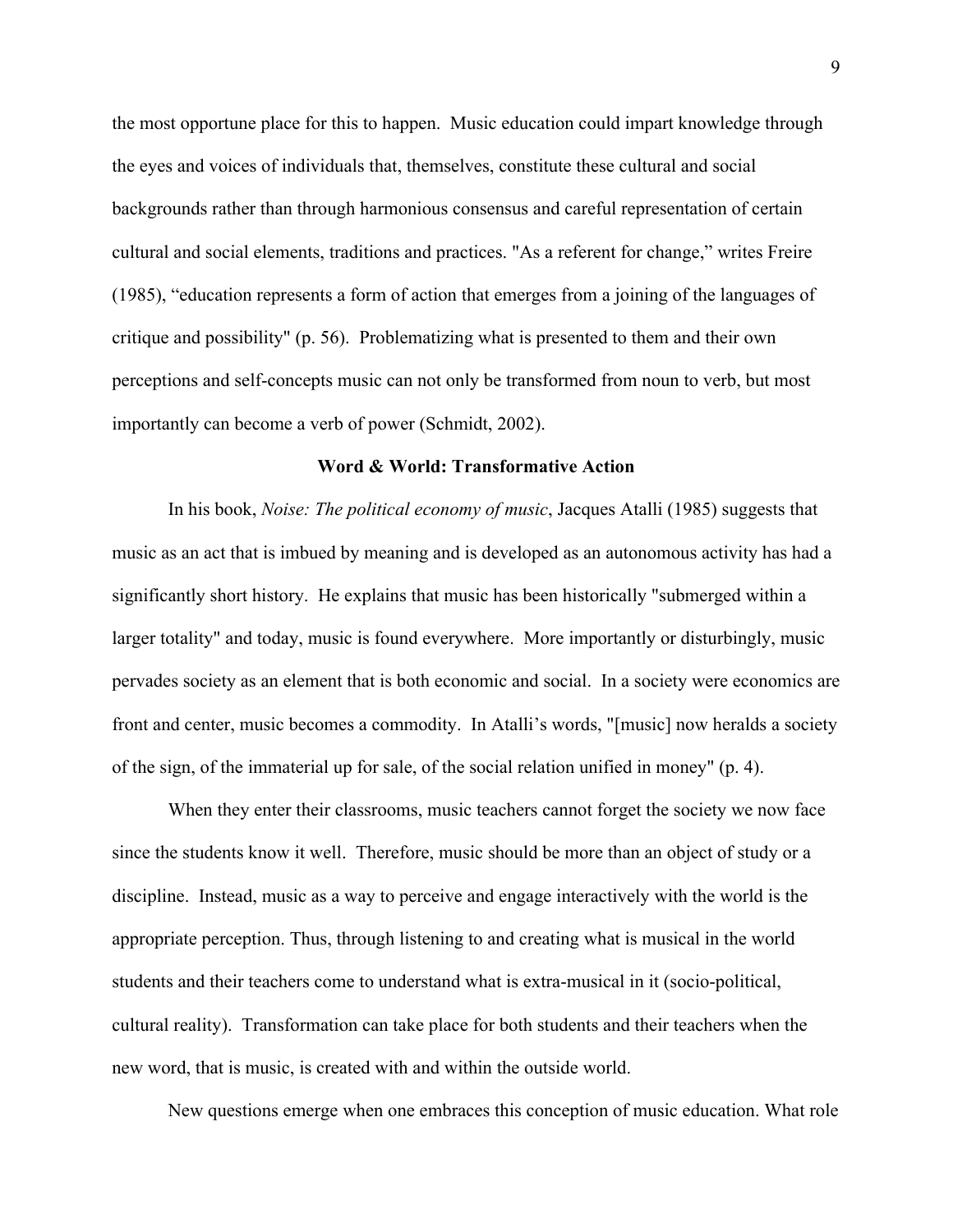does music education play in the larger educational picture and what role could it play? What is the role of conflict, inquiry, and dialogue in the development of these new paradigms? Who is allowed to participate in the dialogue, at both the macro and micro levels? How can music education develop research that is focused on social-cultural-philosophical aspects, and that leads the profession to search for educational and social equality? If oppression is the inability to ask questions, how can music as a subject which is based upon creation and transformation, and consequently on inquiry, be an engine for consciousness and development of meaning? What is the role of music in our students' and their teachers' intertwined lives?

Music education as transformative practice, embraces problem posing, a connection of word to world, and a goal that leads to conscientization. It challenges teachers to engage in dialogues that conceptualize music not as an object but as a conduit for understanding. Music education, centered upon conscientization becomes powerful. It goes against the sedimentation of old practices and a refusal, on the part of music educators, to change. Individual power becomes and derives from a personal connection to one's cultural traditions and social relationships. Conscientization, as conceptualized by Freire, and the power it generates, can be the impulse for the musical knowledge music teachers impart and develop in their classrooms every day.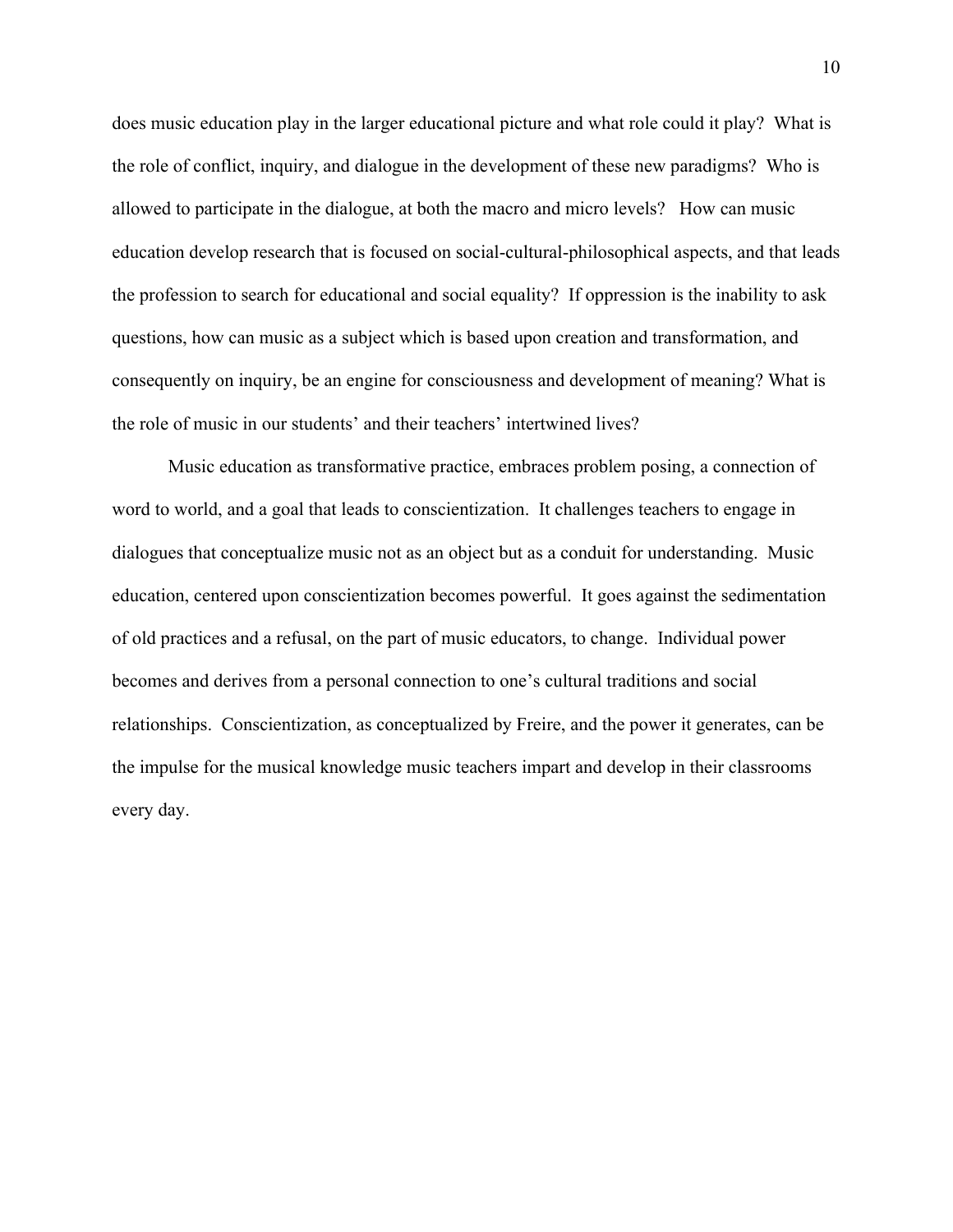## **References**

- Abrahams, F. (2004). The application of critical theory to a sixth grade general music class. *Visions of Research in Music Education, (January), 5*. Retrieved January 2, 2004, from http://musicweb.rutgers.edu/vrme/
- Abrahams, F. (2005a). Applicação de pedagogia crítica ao ensino e aprendizagem música. *Revista da Associação Brasileira de Educação Musical*. (March) 8.
- Abrahams, F. (2005b). The application of critical pedagogy to music teaching and learning: A literature review. *Update: Applications of Research to Music Teaching, 23,* p. 2.
- Abrahams, F. (forthcoming). Transforming classroom instruction with critical pedagogy. *Music Educators Journal.*
- Abrahams, F., & Head, P. D. (2005). *Case studies in music education* (2nd ed.). Chicago: GIA.
- Abrahams, F., Jenkins, L. J., & Schmidt, P. (2002). *Jubilate: A music curriculum for the adolescent soul.* Unpublished manuscript, Rider University, Lawrenceville, NJ.
- Allsup, R. (2004). Of concert bands and garage bands: Creating democracy through popular music. In *Bridging the gap: Popular music and music education*. Ed. Carlos Xavier Rodriguez. MENC.
- Attali, J. (1985). *Noise: The political economy of music*. New York: Routledge.
- Apple, M. (1982). *Education and power*. Boston: Routledge & Kegan Paul.
- Ball, A. (2000). Empowering pedagogies that enhance the learning of multicultural students. *Teachers College Record, 102*, 6, pp. 1006-34.
- Blakeslee, M. (1992). Multicultural music education (Special Issue). *Music Educators Journal, 78*, 2, pp. 9-17.
- Bourdieu, P. (1986). *Distinction: Social critique of the judgment of taste*. Cambridge: Harvard University Press.
- Bourdieu, P. (1987). The forms of capital. In H*andbook of theory and research for sociology of education*, John Richardson (Ed.), New York: Greenwood Press, pp. 241-158.
- Bowles, S., & Gintis, H. (1976). *Schooling in capitalist America*. New York: Basic Books.
- Carr, W., & Kemmis, S. (2002). *Becoming critical: Education, knowledge and action research*. New York: Routledge Farmer.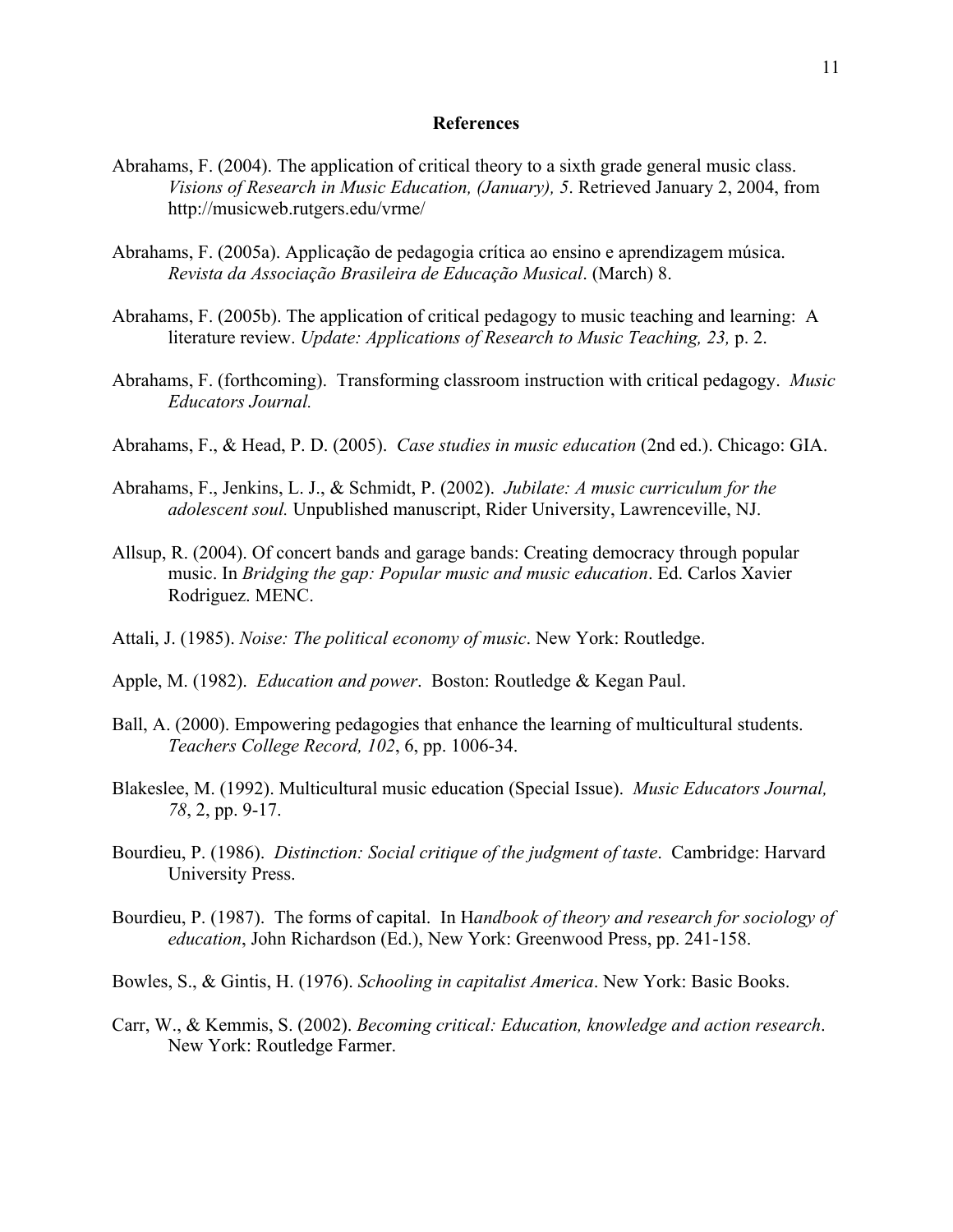- Colwell, R., & Richardson, C. (2002). *The Handbook of research on music teaching and Learning*. New York: Oxford University Press.
- Edwards, R. (1993). *Research in music education*. Urbana: University of Illinois.
- Erikson, B. (1996). Culture, class and connections. *American Journal of Sociology, 102*, 3, pp. 217-251.
- Evans, A. (1987). *Pedagogies for the non-poor.* Maryknoll, NY: Orbis Books.
- Foucault, M. (1982). The subject and power. *Critical Inquiry, 8,* 4, pp. 777-795.
- Freire, P. (1970). *Pedagogy of the oppressed*. New York: Continuum.
- Freire, P. (1970). *Pedagogia do oprimido*. Rio de Janeiro: Saraiva.
- Freire, P. (1985). *The politics of education*. New York: Bergin & Garvey.
- Freire, P. (1996). *Pedagogy of hope*. New York: Continuum.
- Freire, P. (1998). *Pedagogy of freedom*. Boston: Rowman & Littlefield Publishers, Inc.
- Giddens, A. (1984). *Constitution of society*. Cambridge, England: Python.
- Giroux, H. (1997). *Pedagogy and the politics of hope*. Boulder: Westview Press.
- Habermas, J. (1982). *Lifeworld and system: A Critique of functionalist reason*. Englewood Cliffs, NJ: Prentice-Hall.
- Hanley, B. (1993). Music teacher education: New directions. *British Journal of Music Education, 10,* 1, pp. 9-21.
- Hinkley, J. (1995). Urban music education: Providing for students. *Music Educators Journal, 82*, 1, pp. 32-35.
- Knight, T., & Art, P. (2000). Democratic education and critical pedagogy. *Urban Education Review, 32*, 3, pp. 197-226.
- Koza, J. E. (1994). Aesthetic music education revisited: Discourses of exclusion and oppression. *Philosophy of Music Education Review, 2*, 2, pp. 75-91.
- Lamb, R. (1996). Feminist pedagogy in music education. *Theory into Practice, 35*, 2, pp. 124- 31.
- Lee, W. R. (1991). Empowering music teachers: A catalyst for change. *Music Educators Journal, 78*, 1, pp. 36-39.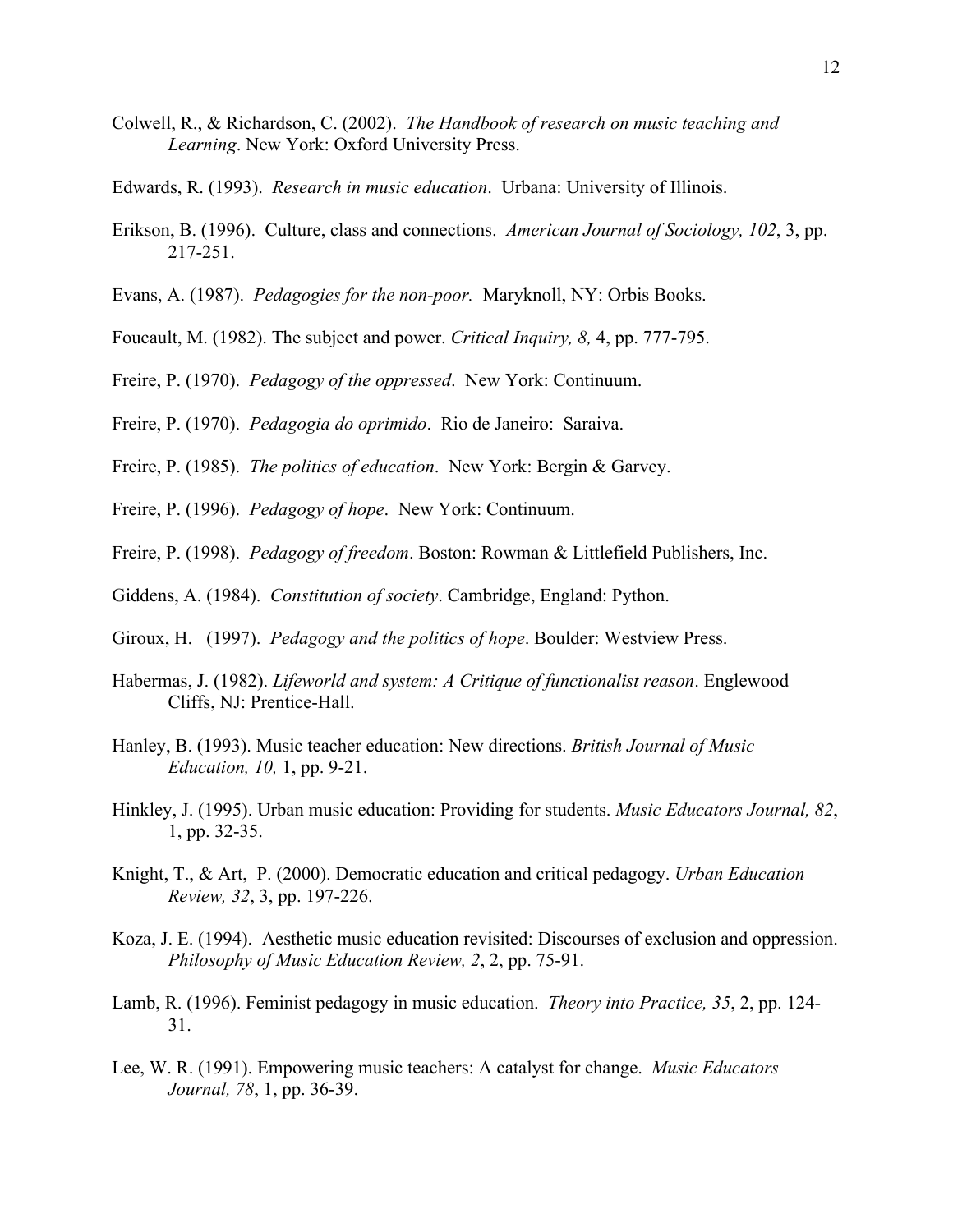London, J. (1976). *Education for critical consciousness*. New York: Continuum.

- Macedo, D. (1994). *Literacies of power: What Americans are allowed to know*. Boulder, CO: Westview Press, Inc.
- McLaren, P. (1994). *Life in schools: An introduction to critical pedagogy in the foundations of education*. New York: Longman.
- McClafferty, K., Torres, C. A., & Mitchell, T. (2000). *Challenges of urban education: sociological perspectives for the next century*. Albany: State University of New York Press.
- Music Educators National Conference. (1993). Action research for advocacy. *Teaching Music, 17*, 2.
- Morton, C. (1998). Critical thinking and musical education: Nondiscursive experience and discursive eationality as musical friends. *Studies in Music from the University of Western Ontario, 17*, 4, pp. 63-81.
- Regelski, T. (1994). Action research and critical theory: Empowering music teachers to professionalize praxis. *Bulletin of the Council for Research in Music Education, 123*, 2, pp. 63-89.
- Regelski, T. (1998). Critical theory as a foundation for critical thinking in music education. *Studies in Music from the University of Western Ontario, 17*, 4, pp. 1-21.
- Regelski, T. (2004). *Teaching general music in grades 4-8: A musicianship approach*. New York: Oxford University Press.
- Schmidt, P. (1995). Pedogogia musical historico-critica: O sesafio de uma compreensao da musica atraves da educacao escolar. *Mestrado, Teoria e Pratica Pedagogica*. U. Federal de Santa Caterina, p. 149.
- Schmidt, P. (2001). *The application of a problem-posing and dialoguing pedagogy for the teaching of history and philosophy of music education to graduate music education majors: An action research*. Master Thesis, Westminster Choir College of Rider University. UMI: AAI1417104.
- Schmidt, P. (2002). *Looking for a broader road: College music education through social lenses.* Unpublished paper presented at MayDay Group Meeting, Columbus, Ohio.
- Schmidt, P. (2004). *A world of sounds to teach: Music education trough social lenses.* Unpublished paper presented at ISME International Conference. Tenerife, Spain.